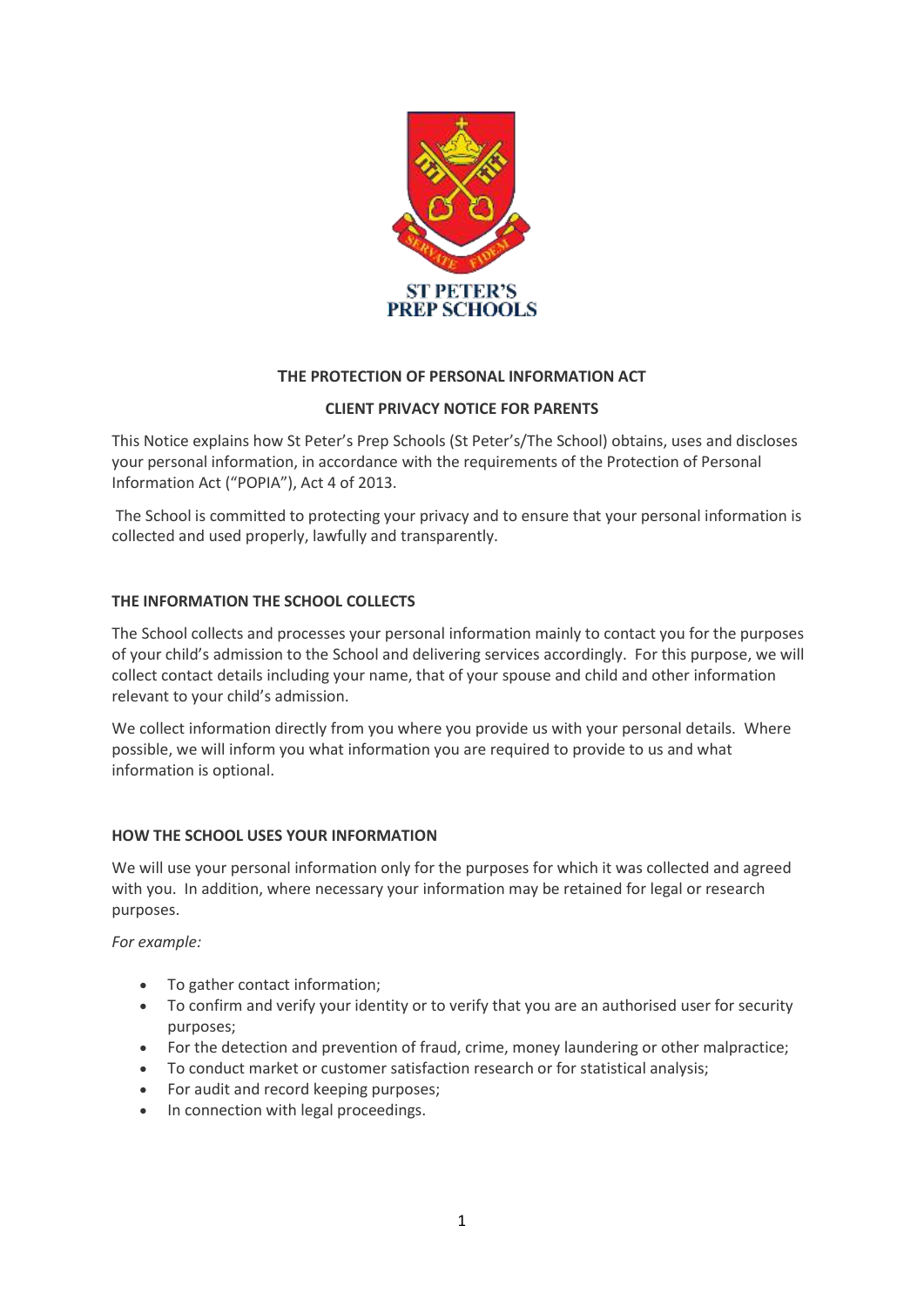#### **DISCLOSURE OF INFORMATION**

We may disclose your personal information to our service providers who are involved in the delivery of products or services. We have agreements in place to ensure that they comply with the privacy requirements as required by the Protection of Personal Information Act.

We may also disclose your information:

- Where we have a duty or a right to disclose in terms of the law;
- Where we believe it is necessary to protect our rights.

#### **INFORMATION SECURITY**

We are legally obliged to provide adequate protection for the personal information we hold and to stop unauthorized access and use of personal information. We will, on an on-going basis, continue to review our security controls and related processes to ensure that your personal information remains secure.

Our security policies and procedures cover:

- Physical security;
- Computer and network security;
- Access to personal information;
- Secure communications;
- Security in contracting out activities or functions;
- Retention and disposal of information;
- Acceptable usage of personal information;
- Governance and regulatory issues;
- Monitoring access and usage of private information;
- Investigating and reacting to security incidents.

When we contract with third parties, we impose appropriate security, privacy and confidentiality obligations on them to ensure that personal information that we remain responsible for, is kept secure.

We will ensure that anyone to whom we pass your personal information agrees to treat your information with the same level of protection as we are obliged to.

#### **YOUR RIGHTS: ACCESS TO INFORMATION**

You have the right to request a copy of the personal information we hold about you. To do this, simply contact us at the numbers/addresses as provided on our website and specify what information you require. We will need a copy of your ID document and any other documentary proof to confirm your identity before providing details of your personal information.

Please note that any such access request may be subject to a payment of a legally allowable fee as per the Promotion of Access to Information Act (PAIA).

#### **CORRECTION OF YOUR INFORMATION**

You have the right to ask us to update, correct or delete your personal information. We will require a copy of your ID document to confirm your identity before making changes to personal information